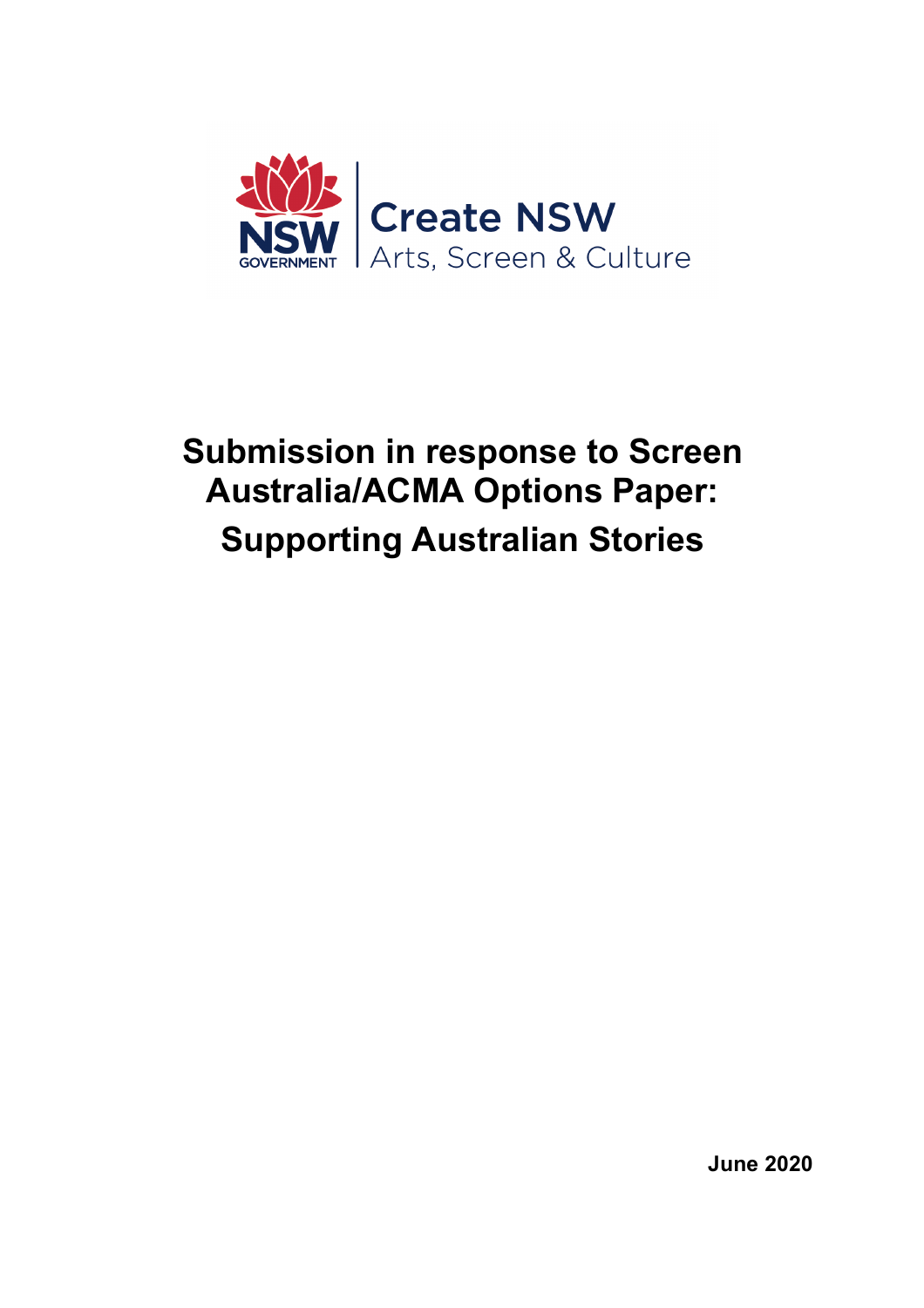## **Overview**

Create NSW is an integrated government agency bringing together Arts NSW and Screen NSW to support the arts, screen and culture sectors. The agency formally came into existence on 1 April 2017 and currently sits within the NSW Department of Premier and Cabinet.

Create NSW welcomes the release of the Options Paper. We commend Screen Australia and ACMA for their work on the paper which has a great deal of valuable data on audience trends and the financial situation of the broadcasters.

The paper's release has come at a time when the production of Australian content faces severe disruption due to Covid19. Nearly all live action drama productions have been forced to shut down. The suspension of commercial networks' Australian content obligations for the remainder of 2020, will in turn impact on demand and certainty.

The Australian production sector is well placed to achieve an early emergence from the pandemic. However, having an effective Australian content regulation in place will be critical to reviving and sustaining the industry and meeting the demand from Australian audiences, who have shown a strong appetite for Australian stories.

We are pleased to note that this reform has been identified by the Australian Government as a priority reform area<sup>1</sup>.

Create NSW agrees that the current regulatory system is no longer fit for purpose given the migration of audiences towards subscription streaming services which have no Australian content obligations

Neither option 1 (status quo) nor option 4 (deregulation) are viable options. Option 2 is viable in the short term but is unlikely to be viable long term and could lead to continuing instability.

Create NSW supports Option 3 because it will position us for the future and is likely to have the greatest longevity. It is also consistent with the Australian Government's broader approach to media reforms.

Support for this shift to an expenditure-based model would however be dependent on the development of a safeguard mechanism to ensure there is not a significant contraction in Australian production and programming.

# **Screen NSW support for the screen industry**

Screen NSW provides support to scripted narrative content including feature films, adult and children's drama and narrative comedy, factual and documentary television or online programs, and creative interactive screen projects. The agency's programs cover development, production, regional filming, market travel, industry and audience development and international production attraction.

In the five years to 2018/19 expenditure on drama production (features and TV drama) in NSW averaged \$387 million a year, representing 39% of all drama production expenditure in Australia.

In recognition of the screen industry's economic and cultural benefits, the NSW Government introduced the Made in NSW fund in 2016/17 to attract significant international production and high-end domestic TV drama production. Since July 2018 Made in NSW has invested \$43 million in 26 projects.

<sup>1</sup> Recommendation 6, Stage 1, in *Government Response and Implementation Roadmap for the Digital Platforms Inquiry*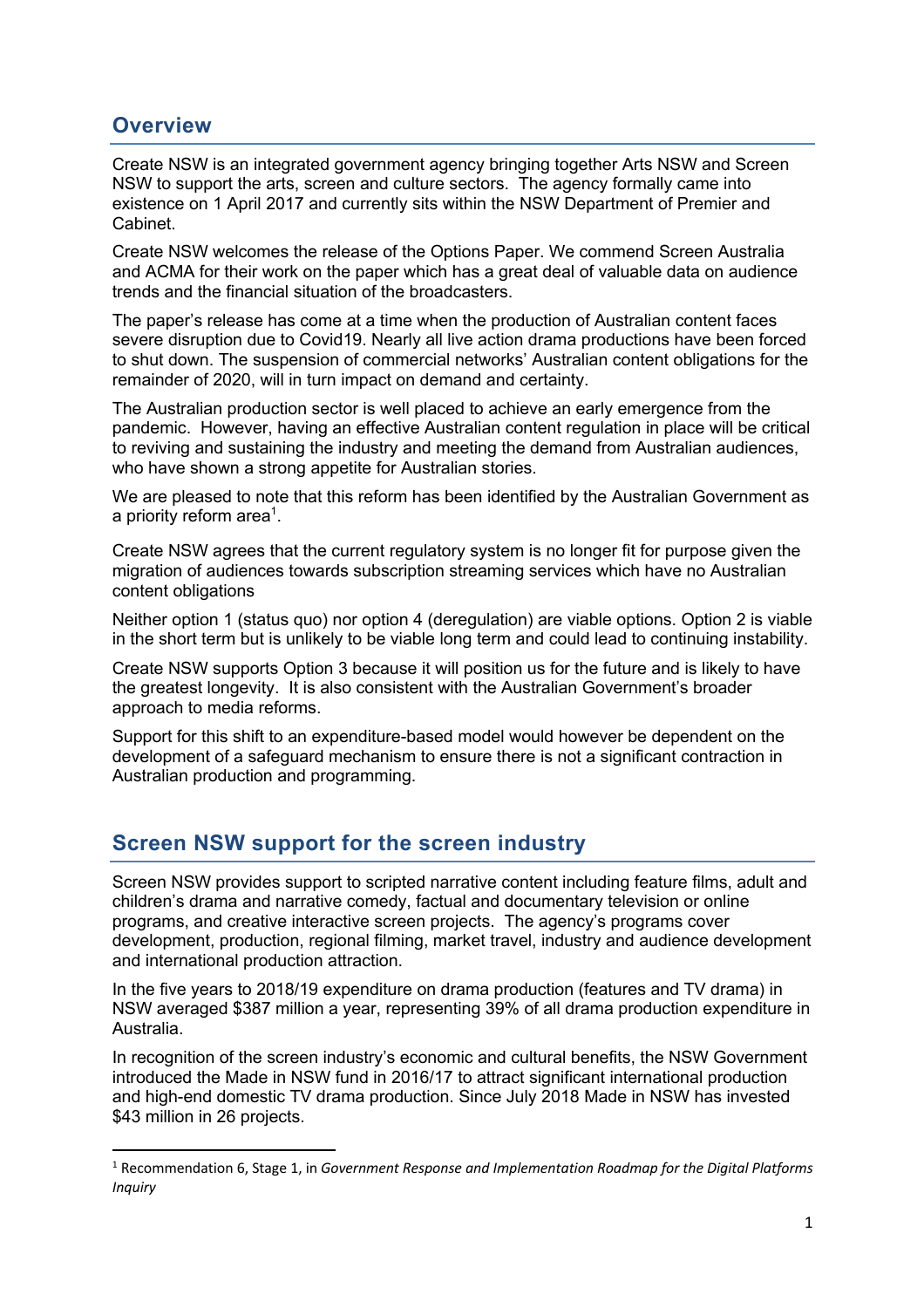This includes 16 TV dramas series. Of these, the ABC commissioned five series, Networks Seven, Nine, Ten, SBS and Stan each commissioned two, while one was commissioned by Foxtel.

The Made in NSW – TV Drama fund recognises the potential for major Australian TV drama series to:

- grow bigger audiences at home and internationally
- create opportunities for NSW production companies to finance their new shows with international partners
- develop returning series which leads to more work for our crews, and
- tell Australian stories that are both locally relevant and have international resonance.

Screen NSW funds Australian features, documentaries and children's programs though its Production Finance program. In 2018/19 Production Finance provided \$5.5 million to 43 projects.

# **2. Response to the Options**

Create NSW appreciates that the options are not intended to be fixed in stone and are intended to provoke discussion.

#### **OPTION 1** – **Status quo**

The current set of federal policy settings – quotas, subsidy and tax incentives – has underpinned Australia's world class screen industry and ensured Australian audiences have access to Australian content, particularly in the vulnerable genres of feature film, TV drama, documentary and children's drama*.*

Create NSW agrees that the current regulatory system is no longer fit for purpose given the migration of audiences towards subscription streaming services which have no Australian content obligations. It is not considered feasible to maintain the status quo given financial pressures faced by the commercial free to air broadcasters.

Reforms are needed to the suite of Offsets to deal with changes in viewing and distribution patterns and a more competitive international environment.

#### **OPTION 2 – Minimal change**

The main advantage of retaining the current system with some necessary modifications is that it provides continuity and some short-term certainty. The commercial broadcasters remain significant contributors to NSW drama production through both licence fees and equity contributions, and the NSW production sector is dependent on this continuing.

Several of the fine-tuning changes proposed as part of this option are overdue, notably:

- Removing the requirement for a theatrical release for feature length projects is even more pressing in the post-COVID19 environment as the cinema environment faces great uncertainty.
- Changing the definition of first release to exclude NZ content, given that one network would not have met its drama quota without it in 2018.
- Providing an alternative means for the free to air commercial networks to meet their children's drama obligations, recognising their inability to attract sufficient audiences, coupled with a higher Offset rate for children's series.

Our main reservation with this option is the voluntary nature of the obligations on the streaming services. Having a voluntary requirement sitting alongside a compulsory requirement for the commercial broadcasters could lead to continuing instability.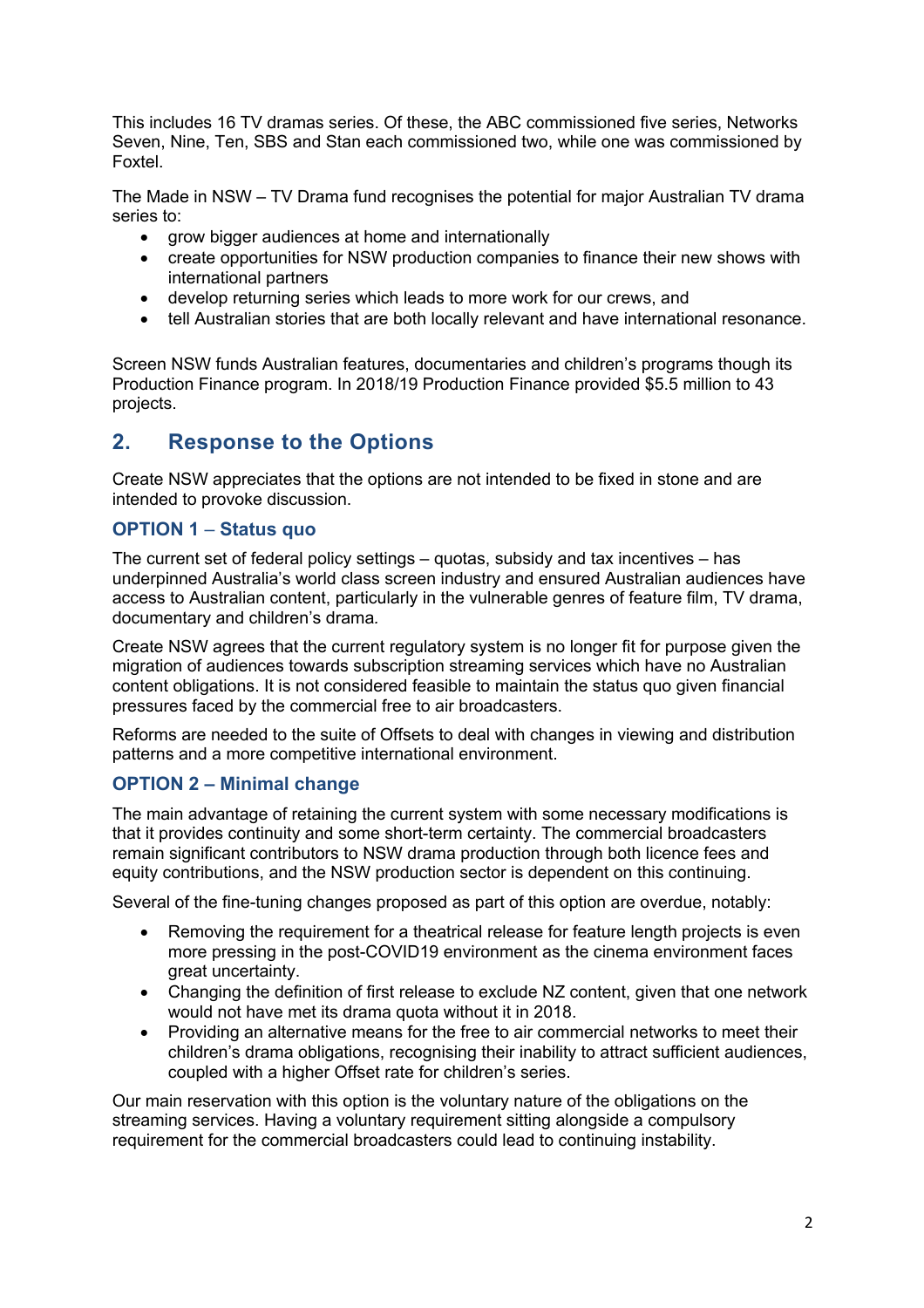Further, the proposed changes to the Offsets, while supported, will not provide sufficient incentive for high value series drama or the certainty needed to attract international productions.

### **OPTION 3 – Significant change**

Create NSW supports the introduction of compulsory obligations for streaming services and a shift to an expenditure-based system based on revenues. The option is future facing and is likely to have greater longevity than Option 2.

The cultural impact of the SVOD services is increasingly pervasive. At the same time, the SVOD services derive significant benefits from operating in the Australian market, including the use of the publicly-owned NBN.

Australia would not be alone in taking this step. As noted in the Report, other jurisdictions, including the EU and Canada, have moved or are poised to move, in a similar direction.

While the value of the free to air spectrum may be declining, it remains a public good and it is appropriate that obligations are attached and enforced.

Compulsory obligations across platforms would be consistent with the approach recommended by the ACCC in its Digital Platforms Inquiry Report (DPI) and also signalled in the Government response to that report – namely, that a new platform-neutral regulatory framework be developed and implemented to ensure effective and consistent regulatory oversight of all entities involved in content production or delivery in Australia, including media businesses, publishers, broadcasters and digital platforms.

Expenditure based obligations will incentivise projects with higher production values and the ability to find international investment and audiences, especially if coupled with a modernised Offset.

Determining the appropriate percentage would require economic modelling of different investment levels combined with expenditure threshold options and revenue projections. As a starting point, current levels of Australian content should be maintained and built on. And our support for this shift would be dependent on development of some kind of safeguard to ensure there isn't a significant contraction in Australian content on our screens and consequent loss of employment. This would most likely be an hours-based floor underpinning a new framework.

Particular care will be required in moving away from quotas on children's content given the experience in the UK and Canada. The national broadcasters will need to be provided with appropriate additional funding if their investment is expected to counterbalance a decline reduction in P and C programming by the commercial FTA broadcasters.

Create NSW is mindful of the ratchet provisions in the Australia-United States Free Trade Agreement and supports the retention of quotas until a clear alternative system is in place.

#### *Implementation options*

Our preference is for service providers to be required to make the programming available on their service, coupled with new discoverability requirements, rather than contributing to a fund. We note that Canadian proposals recommend spend obligations for curators (being broadcasters and streaming services). The expenditure requirement should cover drama, documentary and children's programming, with flexibility for the service to determine the mix of genres.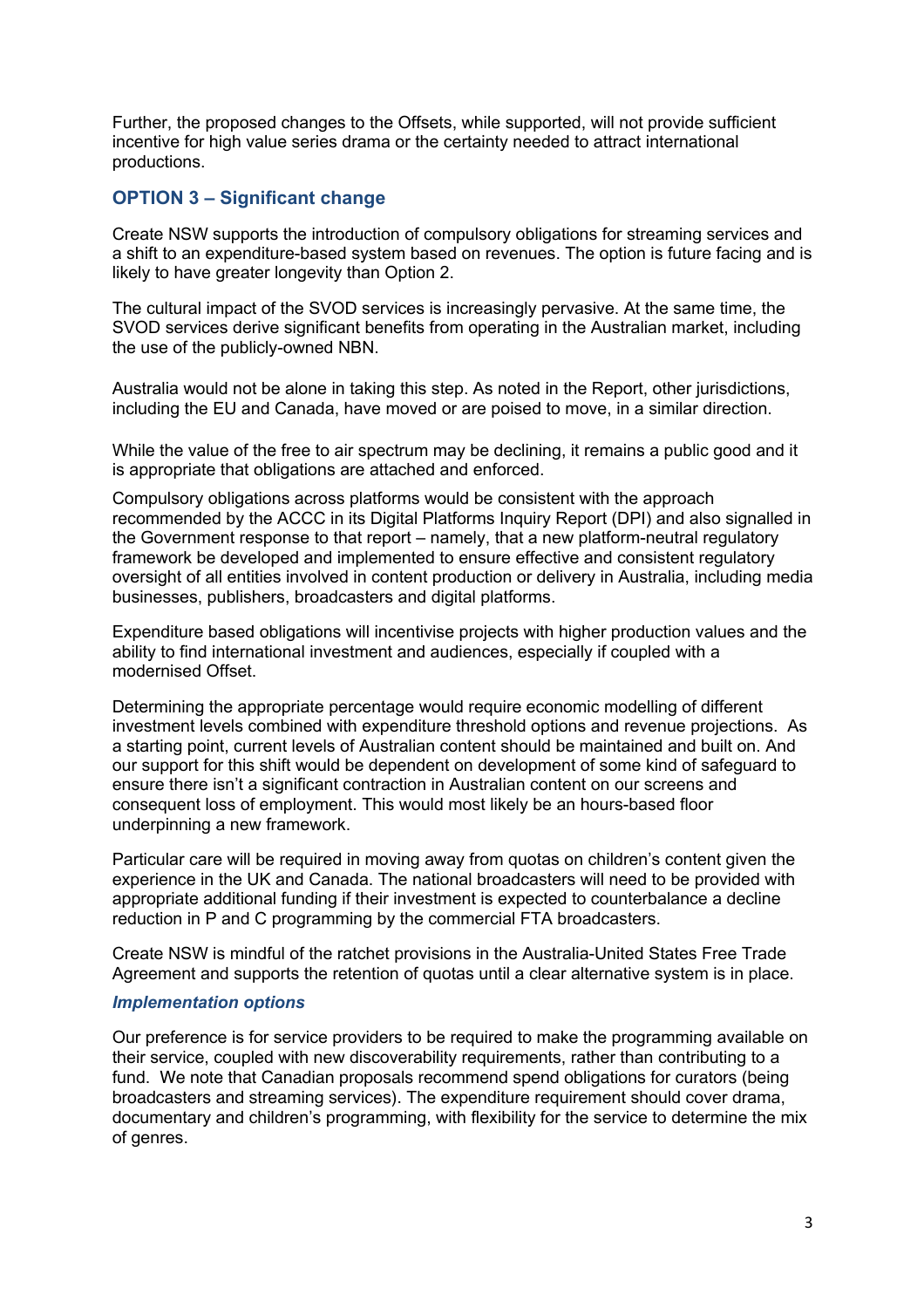A flat rate expenditure requirement across all services is likely to be problematic given the different business models but may be feasible for each class of delivery platform and would provide greater certainty than bespoke investment plans negotiated with ACMA. If the bespoke investment plan model is pursued, plans should be renegotiated every three years, and ACMA would need powers to oblige all services to negotiate in good faith and to impose investment obligations in the absence of an agreement.

Whether the investment rate is determined for groups of services or through bespoke investment plans, ACMA would need to take account of the range of business models and desired public policy outcomes in setting investment rates.

#### *Reforming the Offset*

Create NSW supports a single rate of 30 per cent for scripted content with a 10 per cent cultural uplift for specified Australian content. Scripted content should be limited to drama, documentary and children's content, which continue to be the most vulnerable genres. We do not believe reality programs require public support and suggest they no longer be eligible for the PDV offset.

An increase in the rate for drama and documentary series to 30 per cent would acknowledge the growing cultural impact of broadcast and streamed content. It would make the commissioning of Australian content more affordable for the networks and regulation more palatable to the SVOD services.

There has long been a compelling case for increasing the Location Offset to 30 per cent. International production remains an important part of the overall ecology, especially in NSW, as local production alone cannot sustain a critical mass of infrastructure, facilities and crews. Australia faces strong competition from other jurisdictions offering generous incentives. The success of the 13.5 per cent top-up provided through the Location Incentive demonstrates the case for a permanent increase.

The thresholds will provide the main differentiation between Australian and international projects were these to remain at the current levels (\$500,000 and \$15 million respectively).

A 10 per cent uplift should be available to projects in vulnerable genres which have qualifying levels of Australian content. At a minimum, this would include one-off feature length content and children's content. If the Government wishes to encourage new TV drama production, for which there is a growing global demand, there is a case for also providing the 10 per cent uplift to pilots and the first season of a series.

While we have no objection to removal of the 65-hour cap, we do not think it is a priority.

#### *Definitions*

*Australian content* –a single definition of Australian program across the board would be desirable. A points test may be preferred for its greater predictability. The UK cultural test for film, which uses a multi-factor points test and mandates a cultural connection through the "Golden Points" rule, offers one possible model.

*Genre definition* - harmonisation of genre definitions would also be desirable. The definition of documentary contained in the *Income Tax Assessment Act* 1997 (376.25) and used for the Producer Offset has a requirement for an overall narrative arc which is missing in the older ACMA definition.

*Qualifying Australian Production Expenditure (QAPE)* – one reform which could be considered is whether payments reinvested in a production should continue to count as allowable expenditure.